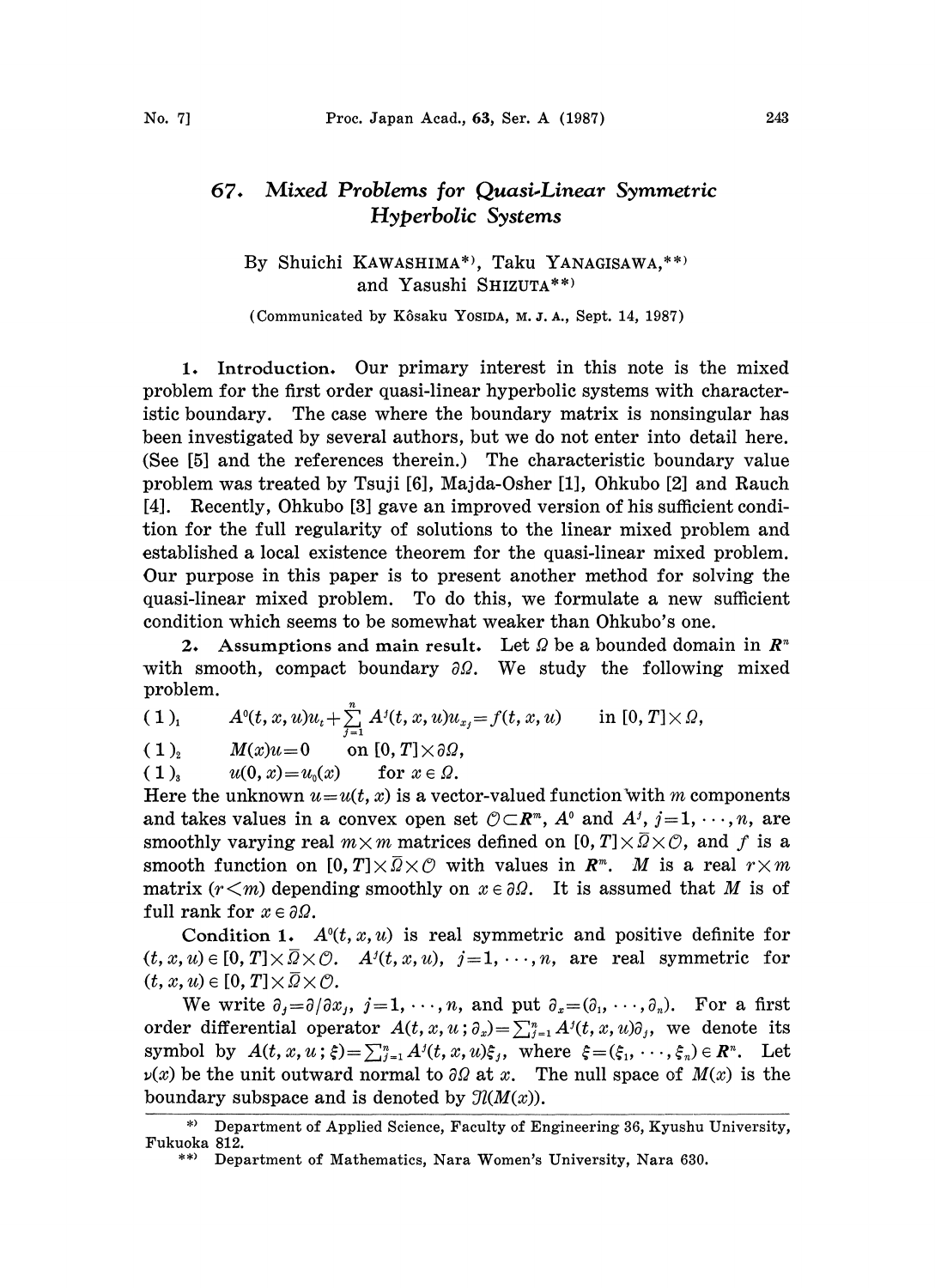Condition 2.  $\mathcal{I}(M(x))$  is the maximally nonnegative subspace of the boundary matrix  $A(t, x, u; \nu(x))$  for  $(t, x) \in [0, T] \times \partial \Omega$  and  $u \in \mathcal{H}(M(x)) \cap \mathcal{O}$ .

We introduce here the notion of the linked system of  $(1)$ . Let us consider a system of the form

(2) 
$$
\tilde{A}^{0}(t, x, u)w_{t} + \sum_{j=1}^{n} \tilde{A}^{j}(t, x, u)w_{x_{j}} = h(t, x),
$$

where  $\tilde{A}^{\rho}$  and  $\tilde{A}^{j}$ ,  $j = 1, \dots, n$ , are smoothly varying real  $m \times m$  matrices.

Definition. Suppose that  $\tilde{A}^0$  and  $\tilde{A}^j$ ,  $j=1, \dots, n$ , satisfy Condition 1 with  $A^{\circ}$  and  $A^{\prime}$  replaced by  $\tilde{A}^{\circ}$  and  $\tilde{A}^{\prime}$ , respectively. Suppose, furthermore, that the boundary matrix  $\tilde{A}(t, x, u; \nu(x))$  is nonnegative on  $\mathbb{R}^m$  for  $(t, x) \in$  $[0, T] \times \partial \Omega$  and  $u \in \mathcal{H}(M(x)) \cap \mathcal{O}$ . Then (2) is called a linked system of (1), if there exists a first order differential operator

$$
S(t, x, u; \partial_x) = \sum_{j=1}^n S^j(t, x, u)\partial_y
$$

satisfying

(3)  $S(t, x, u; \xi)A(t, x, u; \xi)A^{\circ}(t, x, u)$ 

$$
=\!\widetilde{A}(t,x,u\,;\,\xi)\widetilde{A}^{\scriptscriptstyle 0}(t,x,u)^{\scriptscriptstyle -1}S(t,x,u\,;\,\xi)
$$

for  $(t, x, u) \in [0, T] \times \overline{\Omega} \times \mathcal{O}$  and  $\xi \in \mathbb{R}^n$ .  $S(t, x, u; \partial_x)$  is called a linkage operator corresponding to the linked system (2).

The relation (3) may be rewritten as

( 4 ),  $S(t, x, u; \xi)A^0(t, x, u) = \tilde{A}^0(t, x, u)\tilde{S}(t, x, u; \xi),$ 

 $(S(t, x, u; \xi)A(t, x, u; \xi)) = \tilde{A}(t, x, u; \xi) \tilde{S}(t, x, u; \xi),$ 

where (4)<sub>1</sub> is understood as the definition of  $\tilde{S}(t, x, u; \xi)$ .  $\tilde{S}(t, x, u; \partial_x)$  is a first order differential operator and is called the modified linkage operator attached to  $S(t, x, u; \partial<sub>x</sub>)$ .

Condition 3. There exist a positive integer  $N$  and an  $N$ -tuple of liked systems of (1), with the following properties: Let  $(t, x) \in [0, T] \times \partial \Omega$  and let  $u \in \mathcal{J}(M(x)) \cap \mathcal{O}$ . Let  $\tilde{S}_i(t, x, u; \partial_x)$  be the modified linkage operator attached to a suitably chosen linkage operator corresponding to the i-th linked system. Then, if  $A(t, x, u; \nu(x))v=0$  and  $\tilde{S}_i(t, x, u; \nu(x))v=0$ ,  $i=$ 1,  $\cdots$ , N, for  $v \in \mathbb{R}^m$ , we have  $v=0$ .

Let  $H^{(q)}(Q)$  be the usual Sobolev space (on  $Q$ ) of order l, with the norm  $\|\cdot\|$ . We denote by  $L_{\infty}^{k}([0, T]; H^{l}(\Omega))$  the space of all functions  $u=u(t, x)$ such that  $\partial_i^i u$ ,  $0 \le i \le k$ , are essentially bounded, strongly measurable functions on [0, T] taking values in  $H^l(\Omega)$ . We set

(5)  

$$
X^{i}(T, \Omega) = \bigcap_{k=0}^{l} L_{\infty}^{k}([0, T]; H^{l-k}(\Omega)),
$$

$$
|||u|||_{l,T} = \sup_{0 \leq t \leq T} |||u(t)|||_{l}, \qquad |||u(t)|||_{l}^{2} = \sum_{k=0}^{l} ||\partial_{t}^{k}u(t)||_{l-k}^{2},
$$

Our main result is then stated as follows.

**Theorem 1.** Assume Conditions 1, 2, and 3. Let  $s \geq [n/2]+2$ . Suppose that  $u_0 \in H^s(\Omega)$ ,  $u_0(x) \in \mathcal{O}$  for  $x \in \overline{\Omega}$  and that  $u_0$  satisfies the compatibility conditions up to order  $s-1$ . Then there exists a positive constant  $T_0$  such that the problem  $(1)_{1,3}$  has a unique solution  $u \in X<sup>s</sup>(T_0, \Omega)$  satisfying  $u(t, x)$  $\in \mathcal{O}$  for  $(t, x) \in [0, T_0] \times \overline{\Omega}$ .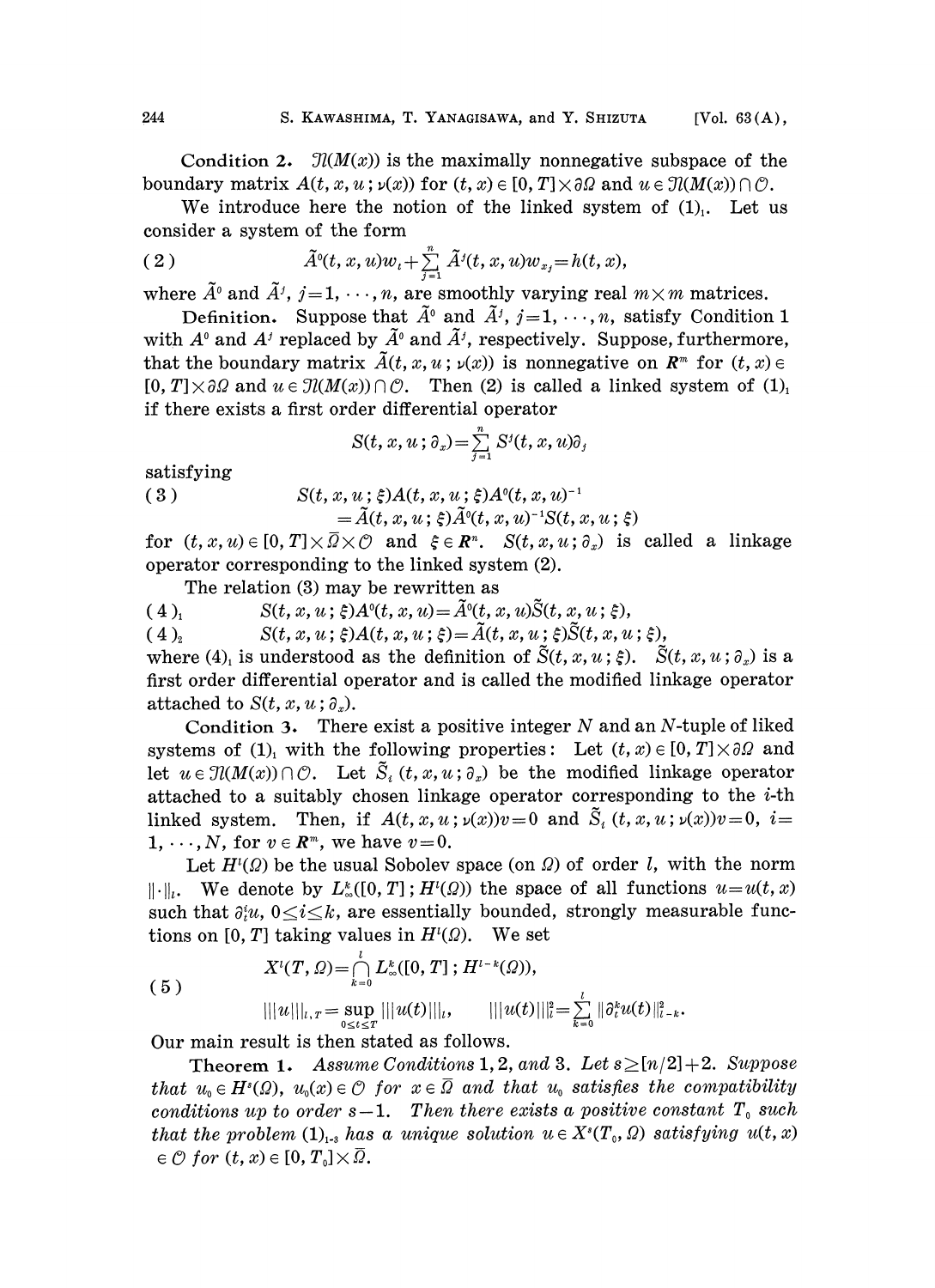No. 7] Quasi-Linear Symmetric Hyperbolic Systems

Remark. An analogous result can be shown for an unbounded domain  $\Omega$  with smooth, compact boundary  $\partial\Omega$  by suitable modification of the conditions.

3. Linearized problem. We study the linearized problem of  $(1)_{1-3}$ :

$$
(6)_{1} \qquad A^{0}(t, x, u)v_{t}+\sum_{j=1}^{n} A^{j}(t, x, u)v_{x_{j}}=g(t, x) \qquad \text{in } [0, T]\times\Omega,
$$

$$
(6)_{2} \qquad M(x)v=0 \qquad \text{on } [0, T]\times \partial \Omega,
$$

( 6 ),  $v(0, x) = v_0(x)$  for  $x \in \Omega$ .

Let  $K\subset\mathcal{O}$  be a convex compact set. Let  $M_{s-1}$  and  $M_s$  be positive constants. We denote by  $X^s(T, Q; K, M_{s-1}, M_s)$  the set of all functions u satisfying the following conditions.

(7) 
$$
u \in X^s(T, \Omega)
$$
,  $M(x)u = 0$  on  $[0, T] \times \partial\Omega$ ,  
\n $u(t, x) \in K$  for  $(t, x) \in [0, T] \times \overline{\Omega}$ ,  
\n $|||u|||_{s-1, T} \leq M_{s-1}$ ,  $|||u|||_{s, T} \leq M_s$ .

Theorem 1 is shown by iteration based on the following existence and regularity result for the linearized problem.

**Proposition 2.** Assume Conditions 1, 2, and 3. Let  $s \geq [n/2]+2$  and let  $1 \leq l \leq s$ . Let  $u \in X^s(T, \Omega; K, M_{s-1}, M_s)$  and let  $g \in H^l([0, T] \times \Omega)$  (the usual Sobolev space on  $[0, T] \times \Omega$ . Suppose that  $v_0 \in H^1(\Omega)$  and that  $v_0$  satisfies the compatibility conditions up to order  $l-1$ . Then the problem  $(6)_{1-3}$  has

a unique solution 
$$
v \in X^{i}(T, Q)
$$
 satisfying  
\n(8) 
$$
|||v(t)|||_{i} \leq C(M_{s-1})e^{C(M_{s})t}|||v(0)|||_{i} + C(M_{s-1})|||g(t)|||_{i-1} + C(M_{s})\int_{0}^{t} e^{C(M_{s})(t-\tau)}|||g(\tau)|||_{i} d\tau
$$

for  $t \in [0, T]$ . Here  $C(M_k)$ ,  $k = s - 1$ , s, denote constants depending on  $M_k$ .

The existence of solution to the linearized problem  $(6)_{13}$  is proved by the method of noncharacteristic regularization. (See Rauch [4] and Schochet  $[5]$ .) Therefore, for the proof of Proposition 2, it suffices to show the following a priori estimate.

Proposition 3. Assume Conditions 1,2 (with maximal nonnegativity replaced by nonnegativity), and 3. Let  $s\geq [n/2]+2$  and let  $1\leq l\leq s$ . Suppose that  $u \in X^s(T, \Omega; K, M_{s-1}, M_s)$  and that  $g \in H^1([0, T] \times \Omega)$ . Then a solution  $v \in X^{l+1}(T, \Omega)$  of the problem  $(6)_{l+2}$  satisfies the inequality (8) for  $t \in [0, T]$ .

Proof. We first prove (8) under the additional assumptions that  $Q=R_{\perp}^{n}=\{x_{n}>0\}$ , M is a constant matrix, and the support of  $v(t)$  is contained in  $\{|x|\leq 1, 0\leq x_n\leq \delta_0\}$  for  $t\in [0, T]$ . Here  $\delta_0$  is a small positive constant depending on  $M_{s-1}$  which will be specified later. Let us denote by  $\partial^k v$  the tangential derivatives (i.e., the derivatives with respect to t and  $x_j$ ,  $j=1$ ,  $\cdots$ ,  $n-1$ ) of order k. Put  $\| [v(t)] \|_{t}^{2} = \sum_{k=0}^{l} ||\partial^{k}v(t)||^{2}$ , where  $\| \cdot \|$  stands for the  $L^{2}(Q)$ -norm. By virtue of Conditions 1 and 2, we can use the standard energy method to obtain

(9) 
$$
\| [v(t)] \|_{l} \leq Ce^{c(M_s)t} \| [v(0)] \|_{l} + C(M_s) \int_0^t e^{c(M_s)(t-\tau)} (|| [g(\tau)] ||_l + || |v(\tau)|||_l) d\tau.
$$